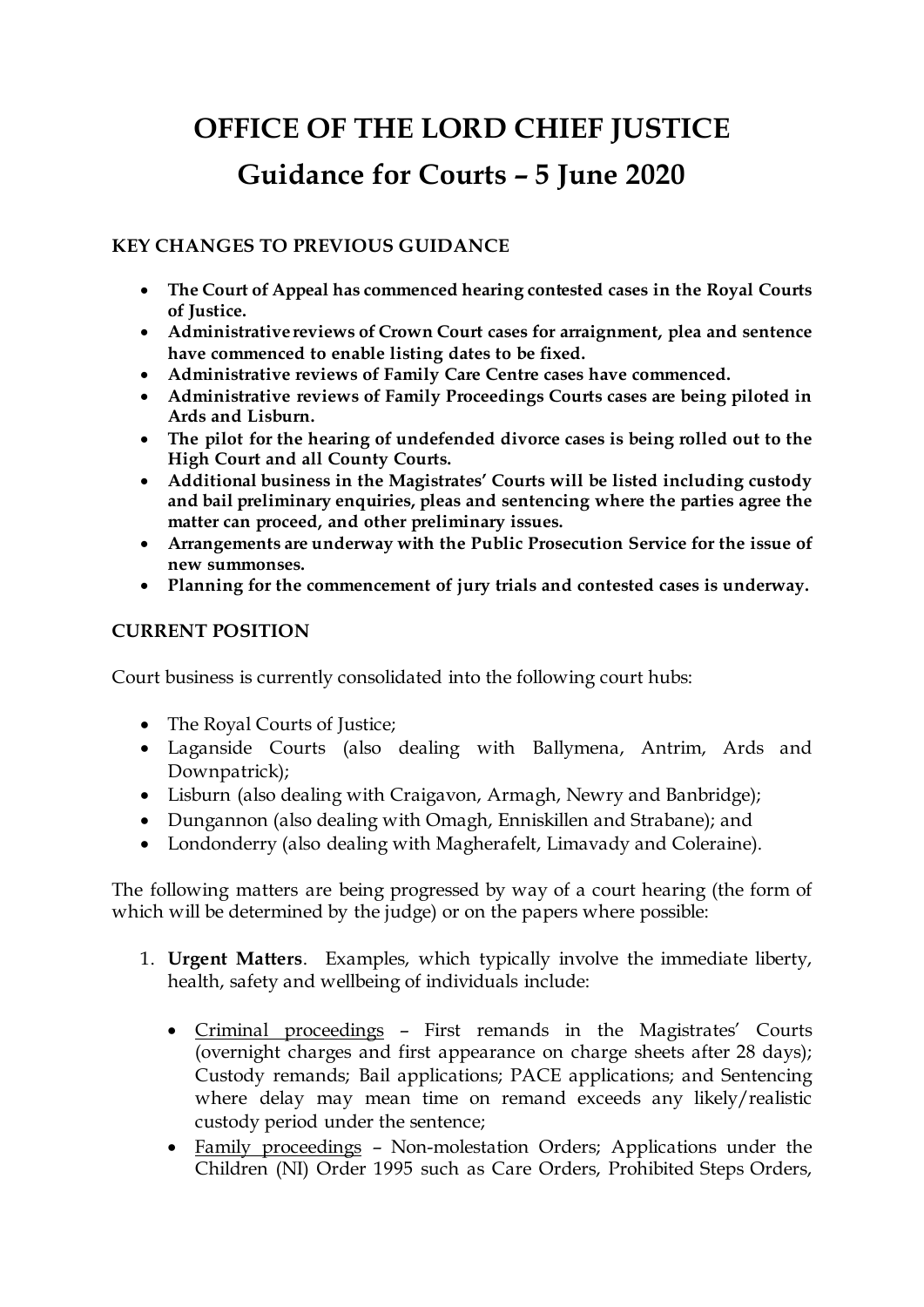Emergency Protection Orders and Secure Accommodation Orders; Declaratory judgments in patients' cases; Child abduction.

- Civil proceedings Habeas Corpus applications; Urgent injunctions; Urgent judicial reviews.
- Other matters where the legal representative or a party to the proceedings has requested a hearing and the judge considers it urgent or necessary.
- 2. **Agreed matters or where approval is required**. Where parties have agreed a way forward in their case and are seeking an order from the court or approval from the court, they should complete the relevant form, sharing it with the other party/parties to enable it to be completed collaboratively, and lodge it with the court office. This option applies to all cases.

All forms, correspondence and emails MUST include the ICOS number, the relevant court office (and the court number if a Laganside Courts case). **Where the case has been scheduled for hearing, the form should be lodged with the court office by 4.00pm five working days before the listed date except for Magistrates' Courts where forms will be accepted two working days before the listed date.** Forms for all court tiers can be found on th[e Covid-19 page](https://judiciaryni.uk/coronavirus-covid-19) of the Judiciary NI website.

The parties should check ICOS to confirm the date to which a case has been adjourned. Court staff will advise non-represented parties of the revised date for hearing where a judge determines that it should be listed for hearing. Where a case has been adjourned no formal notification will issue.

The matters listed above will generally be undertaken remotely either by Sightlink, telephone, email or BTMeetme etc. Where the requirements of fairness and justice require a court based hearing, and it is safe to conduct one, then a court based hearing should take place. The judge may limit the number of persons present in court at any time. Courtrooms will be laid out with physically distanced spaces to maximise the safety of the environment. A party or legal representative should maximise the safety of the environment. notify the court office of the means by which they propose to engage with the court.

**Members of the public should NOT attend court unless specifically directed. Any person who has Covid-19 symptoms or who is subject to mandatory social distancing by reason of being at increased risk of severe illness from Covid-19 according to Government guidance should not attend even if they have been directed to do so but should notify the relevant court office.** 

#### **BUSINESS RECOVERY**

The Lord Chief Justice has initiated a programme of work to incrementally recover of court business. This is being informed by Public Health Guidance. Judges will administratively review cases and use that information, provided by the parties, to prioritise cases for hearing.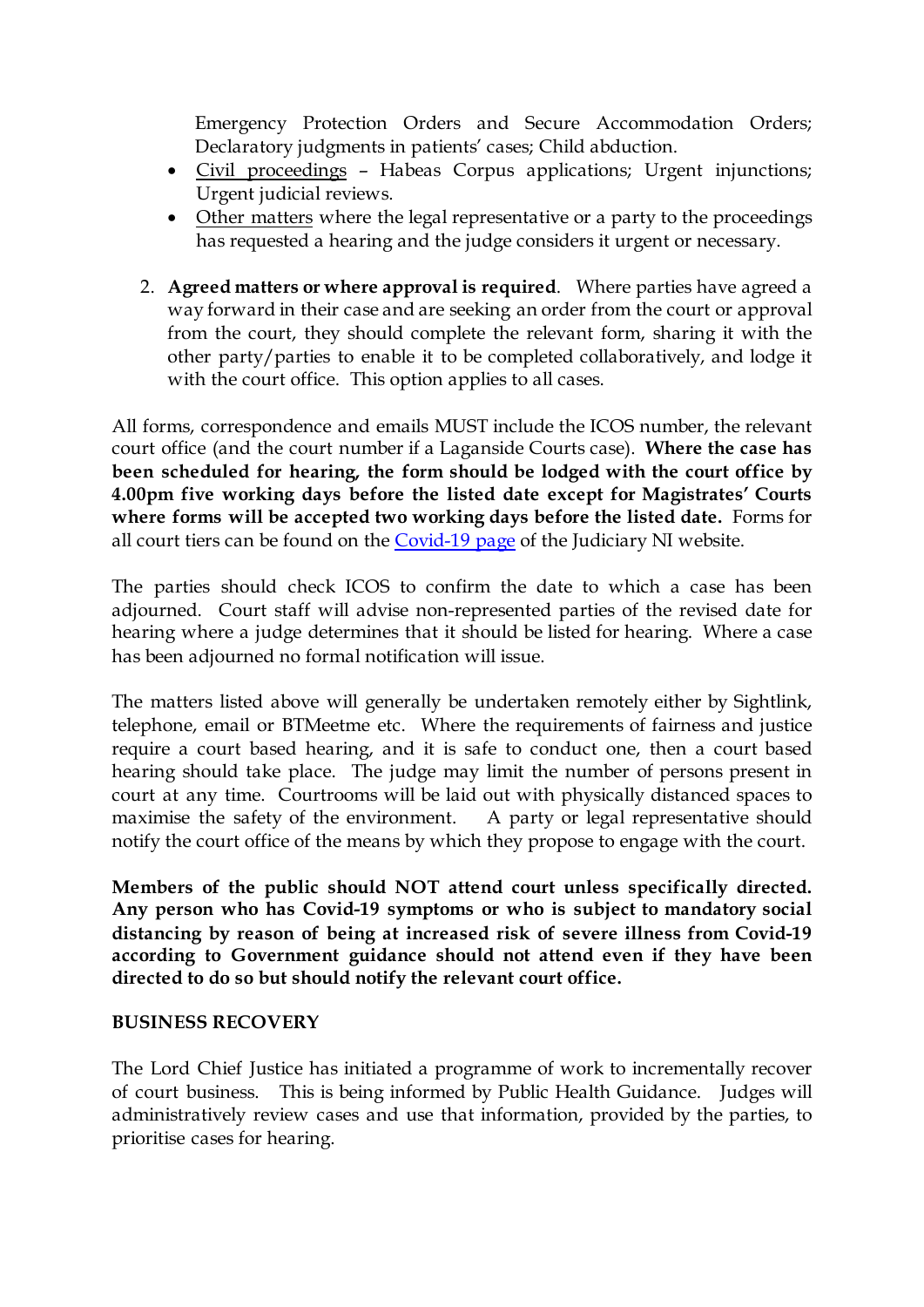Recovery will be in two phases:

### **PHASE ONE**

**Phase One will primarily involve Administrative Reviews of current cases.** Our aim is to gradually increase the disposal of business while adhering to public health guidance. In this period of reviews, cases will proceed but at a slower time. We will also plan hearings and contests that do not involve large numbers of witnesses or experts.

The judiciary will undertake administrative reviews of specific cases/cases listed for hearing between specific dates. Representatives will be asked to complete the relevant forms collaboratively setting out the agreed position and thereby avoiding the need for the court to have to seek additional information. Forms should be lodged with the relevant court office by the time specified.

Reviews may result in the judiciary issuing Directions, requesting further information, listing the case for review, adjourning it or listing it for a future hearing. Where the judge determines that a review or other hearing is required it will generally be undertaken remotely. Representatives/parties will be notified and provided with details of how to log into the hearing. The public health requirements will result in hearings being in slower time than usual to take account of the need to sequence and timetable remote or physical hearings. Initially the focus will be on addressing uncontentious matters, matters where the issues have been narrowed, where there is legal argument and where limited oral evidence is required.

# **Parties and their representatives should NOT attend court unless specifically required to do so.**

• **High Court:** Administrative reviews of High Court business commenced in  $w/c$  11 May. Details are can be found [here.](https://judiciaryni.uk/sites/judiciary/files/media-files/Covid-19%20-%20Guidance%20for%20High%20Court%20Reviews%20-%205%20Jun%2020.pdf) Updated detailed guidance on the range of issues managed and dealt with by the Masters in the High Court can be found [here.](https://judiciaryni.uk/sites/judiciary/files/media-files/Covid-19%20-%20Masters%20Composite%20Guidance%20-%20FINAL%20-%2011.08.20.pdf)

**Crown Court:** Administrative reviews of Crown Court cases for arraignment, plea and sentence have commenced. Further guidance on Crown Court reviews can be found [here](https://judiciaryni.uk/sites/judiciary/files/media-files/Covid-19%20-%20Crown%20Court%20Reviews%20-%205%20Jun%2020.pdf) and on Crown Court business can be found [here.](https://judiciaryni.uk/sites/judiciary/files/media-files/Covid-19%20%20Guidance%20for%20Crown%20Court%20and%20Criminal%20Cases%20%28PACE%2C%20POCA%20etc.%29%20-%205%20Jun%2020.pdf) Work is also in hand to identify jury trials for listing.

**County Court:** County Court Judges and District Judges are planning administrative reviews of civil business. More detailed guidance on the civil business that can currently be progressed in the County Court can be found [here.](https://judiciaryni.uk/sites/judiciary/files/media-files/Covid-19%20-%20Guidance%20for%20County%20Courts%20-%20Civil%20Business%20-%20120520.pdf)

• **Family Courts:** Administrative reviews of Family Care Centre cases have commenced. Administrative reviews of Family Proceedings Courts cases are being piloted in Ards and Lisburn. The pilot for the hearing of undefended divorce cases